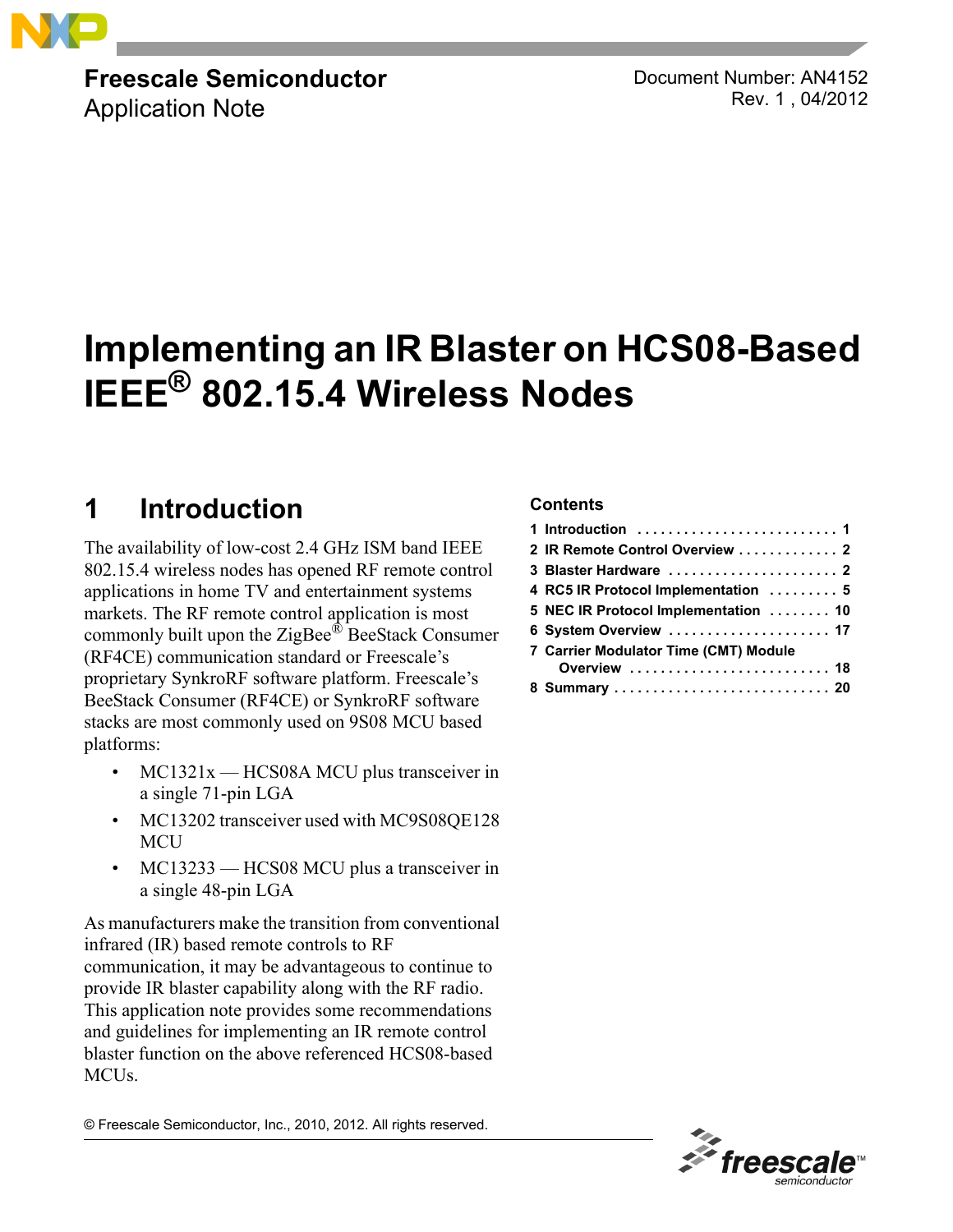

**IR Remote Control Overview**

## **2 IR Remote Control Overview**

The IR remote control sends a modulated IR light signal to a receiver (in a TV or other appliance) that encodes a control data stream. The appliance then demodulates and decodes the data stream and acts accordingly. Freescale application note AN3053, *Infrared Remote Control Techniques on MC9S08RC/RD/RE/RG Family*, provides an excellent description of IR theory including modulation and encoding schemes.

This application note focuses on implementing the IR transmitter or "blaster" function of the remote control specifically on the 9S08A and 9S08QE128 MCUs and MC13233 used with the referenced stacks. Although multiple consumer industry IR standards exist, the two specific examples of the Philips RC5 (Manchester encoding) and the NEC (pulsed distance encoding) standards are detailed in this note. With these standards as the background, other encoding methods can be derived.

## **3 Blaster Hardware**

The hardware components for implementing the blaster includes the hardware external to the MCU and the Timer/Pulse-Width Modulator (TPM) MCU onboard peripheral function.

## **3.1 External Hardware**

The external hardware associated with the IR blaster is typically a buffer transistor and one or two IR light-emitting diodes (LEDs). To provide the desired IR transmit power, the LED current can be in the 80 mA - 100 mA range or more. At times two LEDs are driven in parallel for very high power and greater range. [Figure 1](#page-1-0) shows a typical circuit where an MCU GPIO (in the figure, signal RC5\_OUT) drives an NPN bipolar transistor that provides the high current drive to the IR LED.



**Figure 1. Typical IR LED drive circuit**

<span id="page-1-0"></span>Although bipolar transistors tend to be less expensive, logic-level gate MOSFETs are also used. The MOSFET has the advantage or requiring virtually no gate current from the GPIO pin, while the bipolar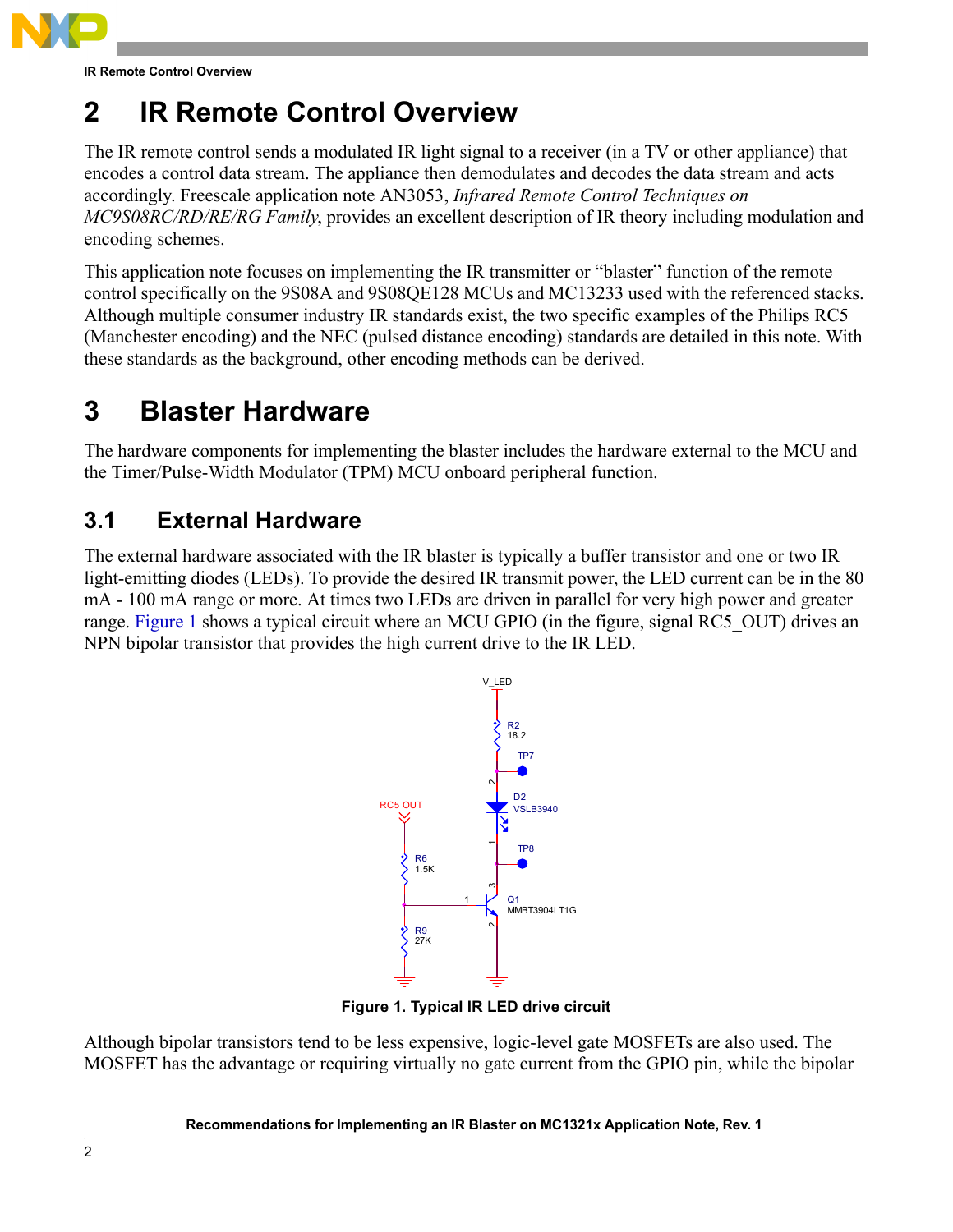

transistor base drive current can be as high as 1/10th of the LED current. The MCU GPIO must be capable of supplying the required drive current.

### **3.2 Timer/Pulse-Width Modulator (TPM) Function**

The timer/PWM TPM is a common function found in the HCS08 family of devices. One or more of the TPM functions are provided as part of the peripheral function set. The TPM module supports traditional input capture, output compare, or buffered edge-aligned pulse-width modulation (PWM) on each channel. Timing functions are based on a separate 16-bit counter with prescaler and modulo features to control frequency and range (period between overflows) of the time reference. [Figure 2](#page-2-0) shows the typical TPM block diagram.



<span id="page-2-0"></span>The TPM is used to generate the 36–38 kHz pulse burst common to IR modulation schemes. The user is directed to the appropriate Freescale device reference manual for specific descriptions and details for the TPM as used with a specific MCU.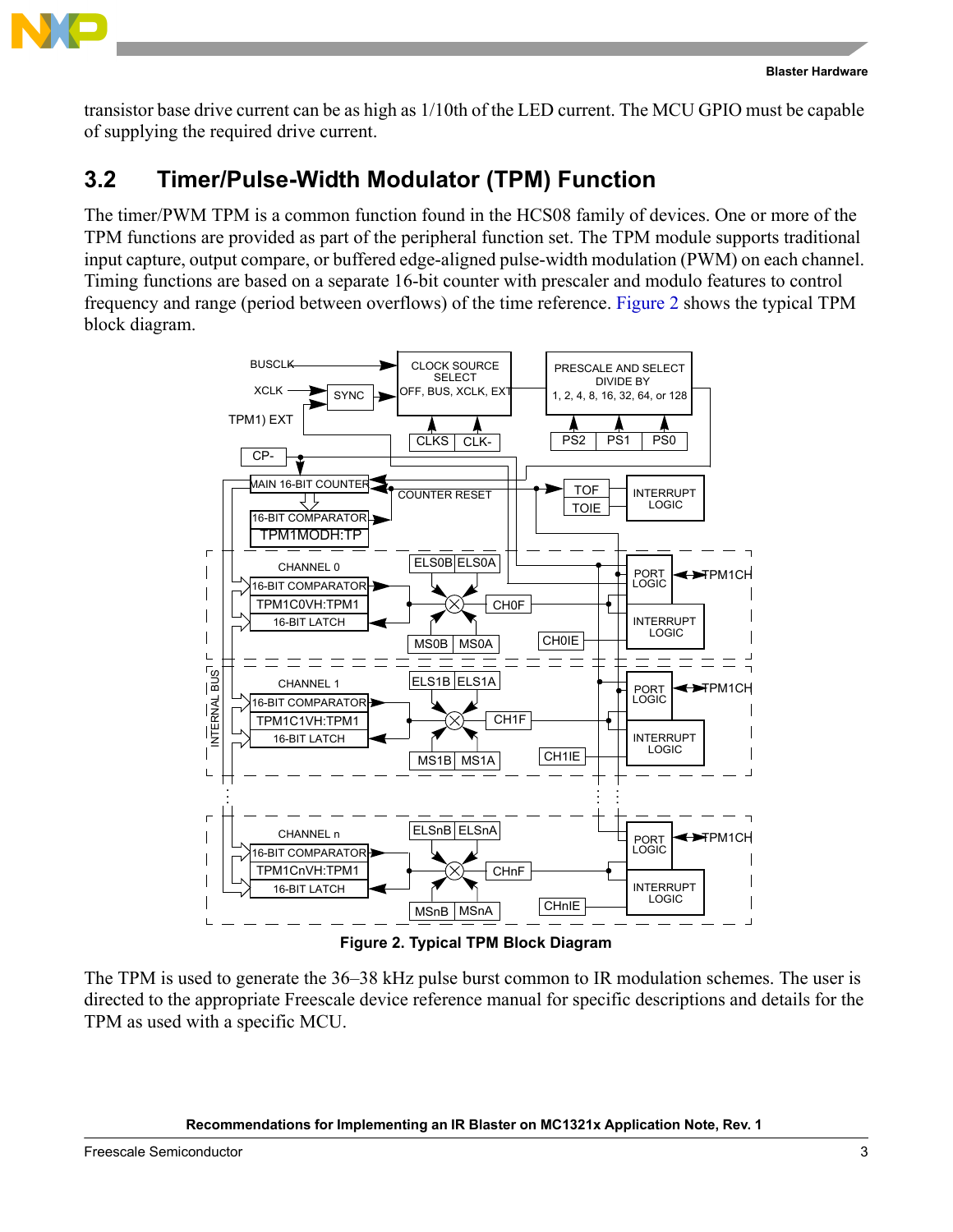

**Blaster Hardware**

### **3.3 Carrier Modulator Timer (CMT) Function**

The Carrier Modulator Timer (CMT) module is a IR LED driver. The CMT consists of a carrier generator, modulator, and transmitter that drives the infrared out (IRO) pin. The module can transmit data to the IRO output pin either in baseband or in FSK mode. The IRO pin has 20 mA current drive capability.

The features of the CMT module include:

- Four modes of operation
	- Time with independent control of high and low times
	- Baseband
	- Frequency shift key (FSK)
	- Direct software control of IRO pin
- Extended space operation in time, baseband, and FSK modes
- Selectable input clock divide: 1, 2, 4, or 8
- Interrupt on end of cycle
- Ability to disable IRO pin and use as timer interrupt
- CMT use as a timer resource



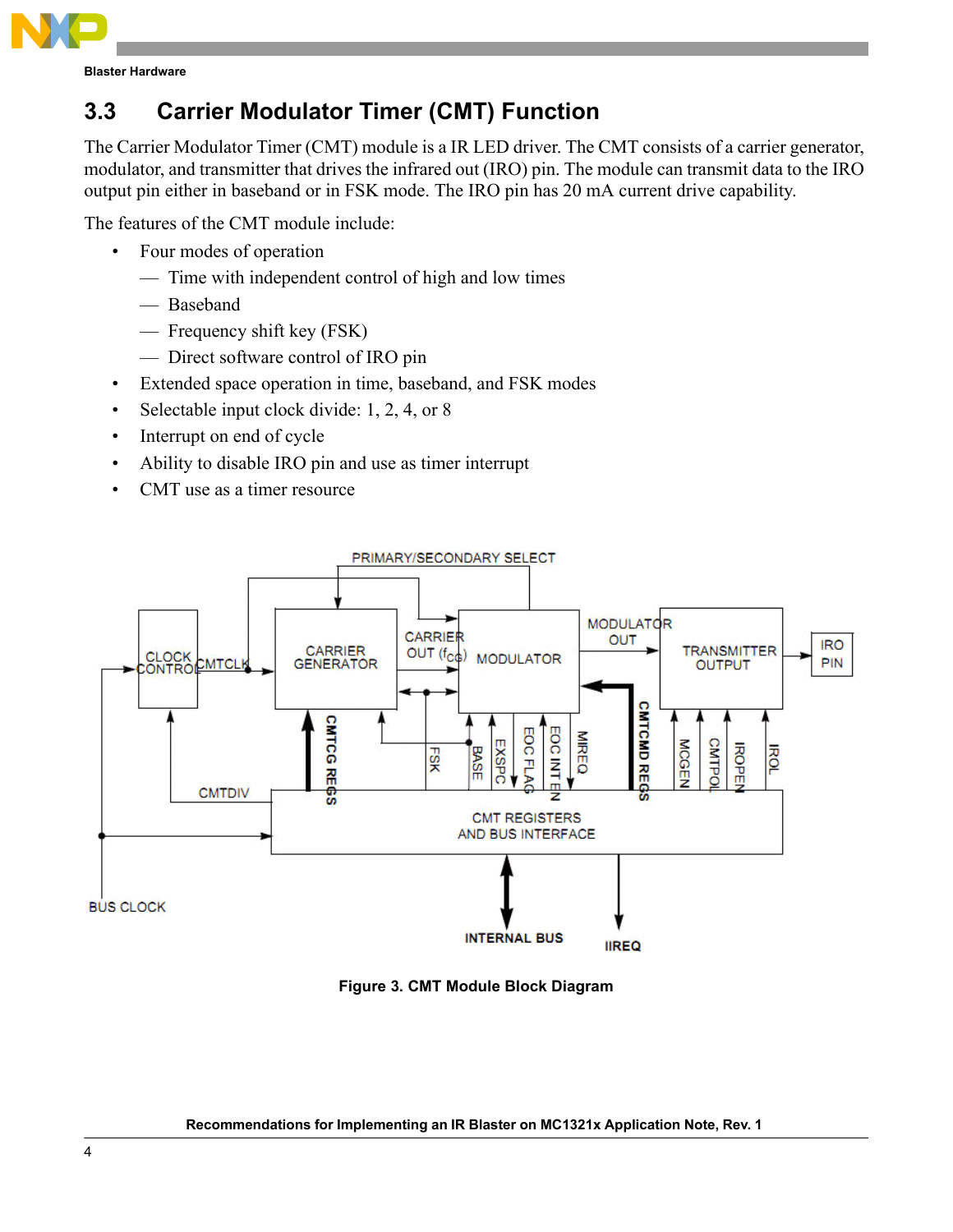

### **NOTE**

For more information about the CMT module, refer to the MC1323x Software Reference Manual (MC1323xRM.pdf) Chapter 16 Carrier Modulator Timer (CMT) Module.

## **4 RC5 IR Protocol Implementation**

The RC5 standard is based on a Manchester-coded modulation of frequency bursts.

### **4.1 RC5 Protocol Summary**

The IR signaling for RC5 is based on bursts of pulses where the pulse frequency is nominally 36 kHz, which equates to a 27.8 µs period (receiver ICs are commonly used with band pass filter (BPF) center frequencies from 36.0 to 38.0 kHz). A single burst consists of 32 pulses (0.889 ms) and equates to  $\frac{1}{2}$  bit time, i.e., a bit time is 1.778 ms. The data are encoded as biphase or Manchester coding where a Data "0" is a frequency burst followed by ½ bit time of no signal and a Data "1" is ½ bit time of no signal followed by a frequency burst. See [Figure 4.](#page-4-0)



**Figure 4. RC5 Manchester Data Encoding**

<span id="page-4-0"></span>The 36 kHz carrier frequency burst need not have a 50% duty cycle; variation from 25% to 50% is common and a lower duty cycle can save power at the sacrifice of range. Carrier frequency accuracy is suggested to be  $\pm$  1% or less. See [Figure 5.](#page-4-1)



**Figure 5. RC5 Carrier Burst Timing**

<span id="page-4-1"></span>With a bit time of 1.778 ms (~562 bps data rate), an RC5 transmission packet consists of 14 bits (24.89 ms transmission time). See [Figure 6:](#page-5-0)

- Preamble two start bits (each bit always a "1")
- Toggle bit used to indicate the button is pushed or active (active is "0"); and is set to "1" for a final packet transmission when the button is released
- Address bits five bit  $(A4–A0)$  receive device address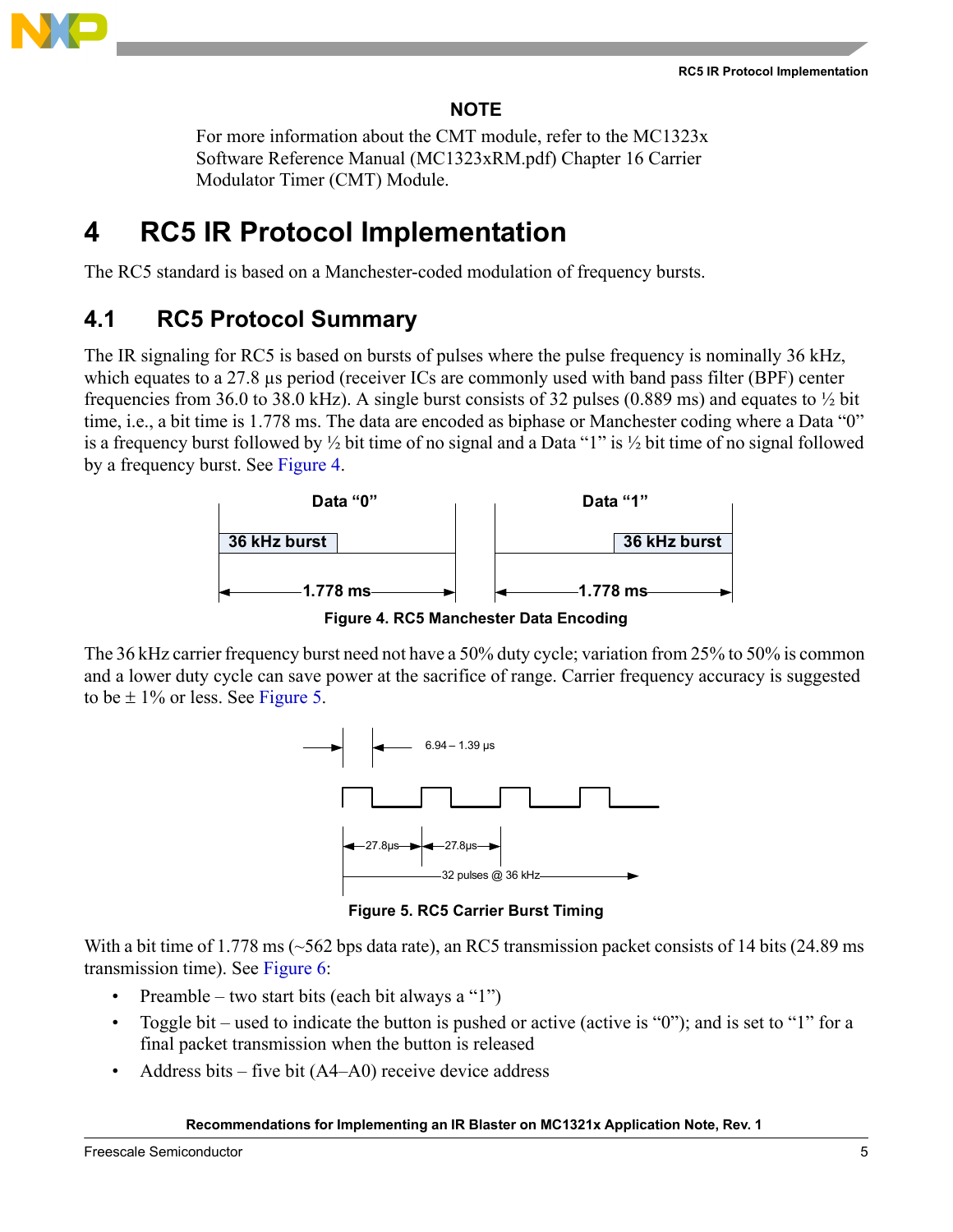

#### **RC5 IR Protocol Implementation**

Data bits – six bit ( $D5-D0$ ) data field for the device command



**Figure 6. RC5 Initial or Repeat Transmission Packet**

<span id="page-5-0"></span>The RC5 transmission protocol causes the packet to be repeated every 114 ms while a the button is active. Once the button is released, the T bit is set to "1" for a last packet is sent.

## <span id="page-5-1"></span>**4.2 Using the TPM Module for RC5 Transmission**

The MC1321x 9S08A or MC9S08QE128 MCUs each have two or more available TPM modules. The Freescale (FSL) 802.15.4 based communication stacks reserve use of the first module, i.e.,TPM1; therefore TPM2 can be used for RC5 protocol generation.

For RC5 signal generation, the TPM mode called edge-aligned PWM mode is appropriate and requires the counter block and one channel. The edge-aligned PWM signal is used to generate the basic RC5 27.8 µs pulse (see [Figure 5\)](#page-4-1):

- The TPM2 clock source is selected as the bus rate clock (16 MHz for FSL 802.15.4 applications), and the Prescale Divisor is set to divide-by-1 – the resultant clock to the TPM2 counter is 16 MHz.
- The Timer Counter Modulo Registers (TPM2MODH:TPM2MODL) are programmed to a modulo value that sets the counter period to about  $27.8 \text{ }\mu\text{s}$  – as an example, TPM2MODH:TPM2MODL $(15:0) = 0x01BC$  (444dec). This modulo divides the 16 MHz by 444 and the counter rolls-over to zero after reaching this count. This produces a nominal period of 27.8 µs and the overflow flag (TOF) can be used to count pulses.
- The Timer Channel Value Registers (TPM2CnVH:TPM2CnVL) set the pulse width "high" time (within the period) - with TPM2CnVH:TPM2CnVL  $(15:0) = 0x00DE(222$  dec) for a 50% duty cycle. This value can be reduced to shorten the duty cycle, perhaps as low as 25%. The output compare flag (CHnF) can be used to detect the end of the pulse.
- The counter period and pulse width can both be trimmed to give desired results for active high pulse width and the total pulse width.

[Figure 7](#page-6-0) shows the counter mode to the pulse stream.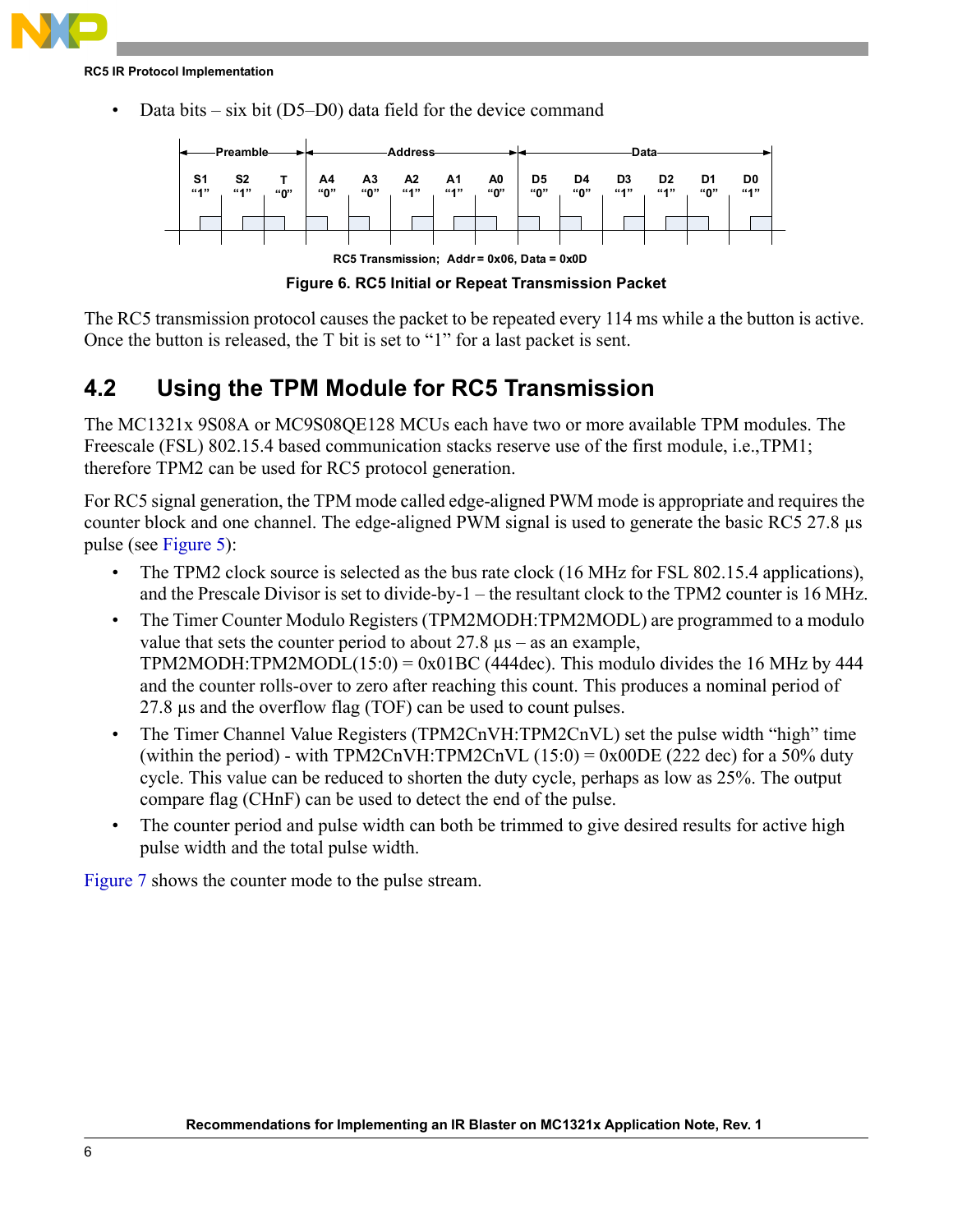



**Figure 7. Edge-aligned PWM for RC5 Pulse Generation**

<span id="page-6-0"></span>TPM2 is thus setup to provide the basic RC5 pulse that, when repeated, produces the basic 36 kHz burst (32 cycles/burst). The general procedure starts the counter and counts cycles (using the overflow event) in groups of 32 (representing ½ bit time). The timer channel count is used to enable an IO output drive for each group of 32 cycles AS REQUIRED BY THE FRAME DATA MANCHESTER CODING; i.e., for each ½ bit time that a burst is desired (see See [Figure 6\)](#page-5-0), the output will be enabled and for each ½ bit time a burst is not desired, the output is disabled.

A basic encoding algorithm is then:

- 1. Initiate TPM2
	- Initiate edge-aligned PWM as stated.
	- The overflow flag is enabled to generate an interrupt request which is used to count pulses.
	- **Conditionally** The TPM2 channel is setup to drive its associated GPIO pin as an output such that the output is active high during the pulse-width high time (driving the external circuit). This function is enabled/disabled on ½ bit time boundaries.
- 2. The counter is started and continues to run for an entire packet.
- 3. The main software function constructs the RC5 frame bit pattern and starts the counter. A soft counter loop is used to count 32 overflow events (this is driven by the overflow interrupt) to establish each ½ bit time delay.

#### **NOTE**

The Freescale MAC-based stacks on the HCS08 require that interrupt service routines be short. Within a period of 64 µs, the application may disable the MC1319x/MC1320x/MC1321x interrupts for a maximum duration of 10 µs, when running at 16 MHz bus clock. As a result, Freescale recommends that the overflow interrupt handler increment only the software loop count and no other function within the handler.

- 4. The main software function enables the counter IO pin for each ½ bit time as determined by the Manchester coding for each bit within the constructed frame.
- 5. After the complete frame is sent, another timer or TPM2 can be re-configured and used to set the delay between needed, repeat transmissions.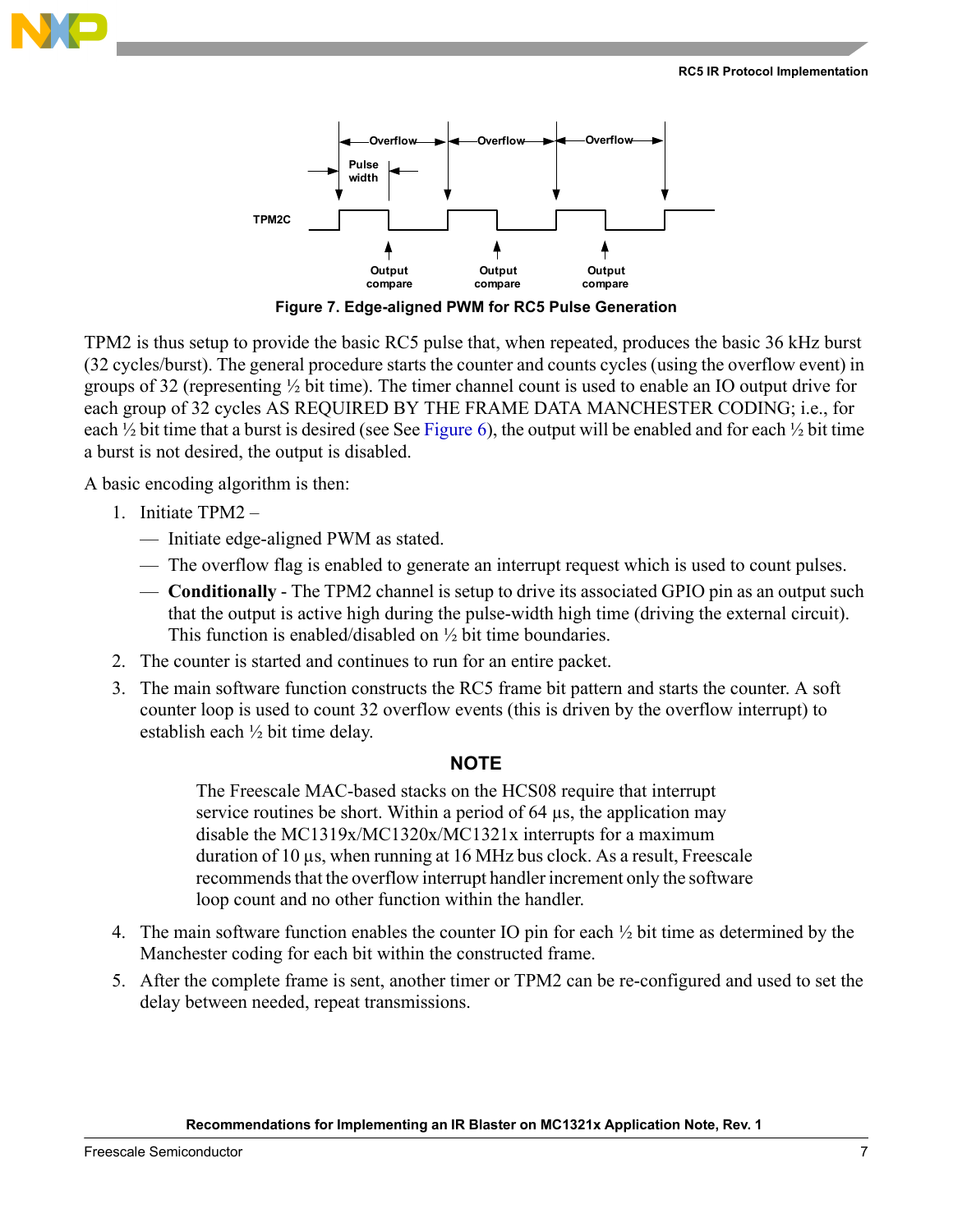

**RC5 IR Protocol Implementation**

## <span id="page-7-0"></span>**4.3 Using the MC1323x CMT Module for RC5 Transmission**

The MC1323x devices have a Carrier Modulator Timer (CMT) module that can be used to drive an IR LED. For RC5 signal generation, the CMT Time mode is appropriate and the IRO pin could be optionally enabled to drive the IR LED transmissions.

The CMT Time mode is used to generate the logic 0 and 1 values:

- The CMT clock source is selected as the bus rate clock (16 MHz for MC1323x applications) and the prescaler is set to provide the desired resolution by writing to CMTDIV[2:0] field, which is located across two registers.
- Set the carrier frequency to 36 kHz by setting the primary high and low values of the Carrier Generator Data Registers (CMTCGH1, CMTCGL1). With a prescaler value of 2, a high time value of 0x49 (73 dec) and a low time value of 0x95 (149 dec) will generate a 36 kHz frequency with a 30% duty cycle.

$$
FCG = 8 MHz / (73 dec + 149 dec) = 36 kHz
$$

Duty Cycle = 
$$
\frac{73}{73 + 149} = 0.33
$$

#### **NOTE**

With 36 kHz carrier frequency and a 30% duty cycle, a prescaler value of 1 will not work because it would require the Primary Carrier Low Time Data value to be greater than 0xFF (maximum value allowed).

- Select the timer mode operation by setting the CMTMSC\_BASE and CMTMSC\_FSK bits to zero (default value after reset).
- Set the polarity type of the IRO pin to zero (IRO pin is active low) in CMTOC CMTPOL register.
- Optionally, enable the IRO output pin by setting the CMTOC\_IROPEN bit.



**Figure 8. CMT carrier waveform for RC5 pulse generation**

A basic encoding algorithm using the drivers is then:

- 1. Initiate the CMT:
	- a) Set a 36 kHz carrier frequency with a 30% duty cycle as stated.
	- b) Select time mode operation.
	- c) The IRO pin is enabled to drive the out the CMT transmitter output with the proper polarity.
- 2. The mark and space times for both logic 0 and 1 values are initialized as follows: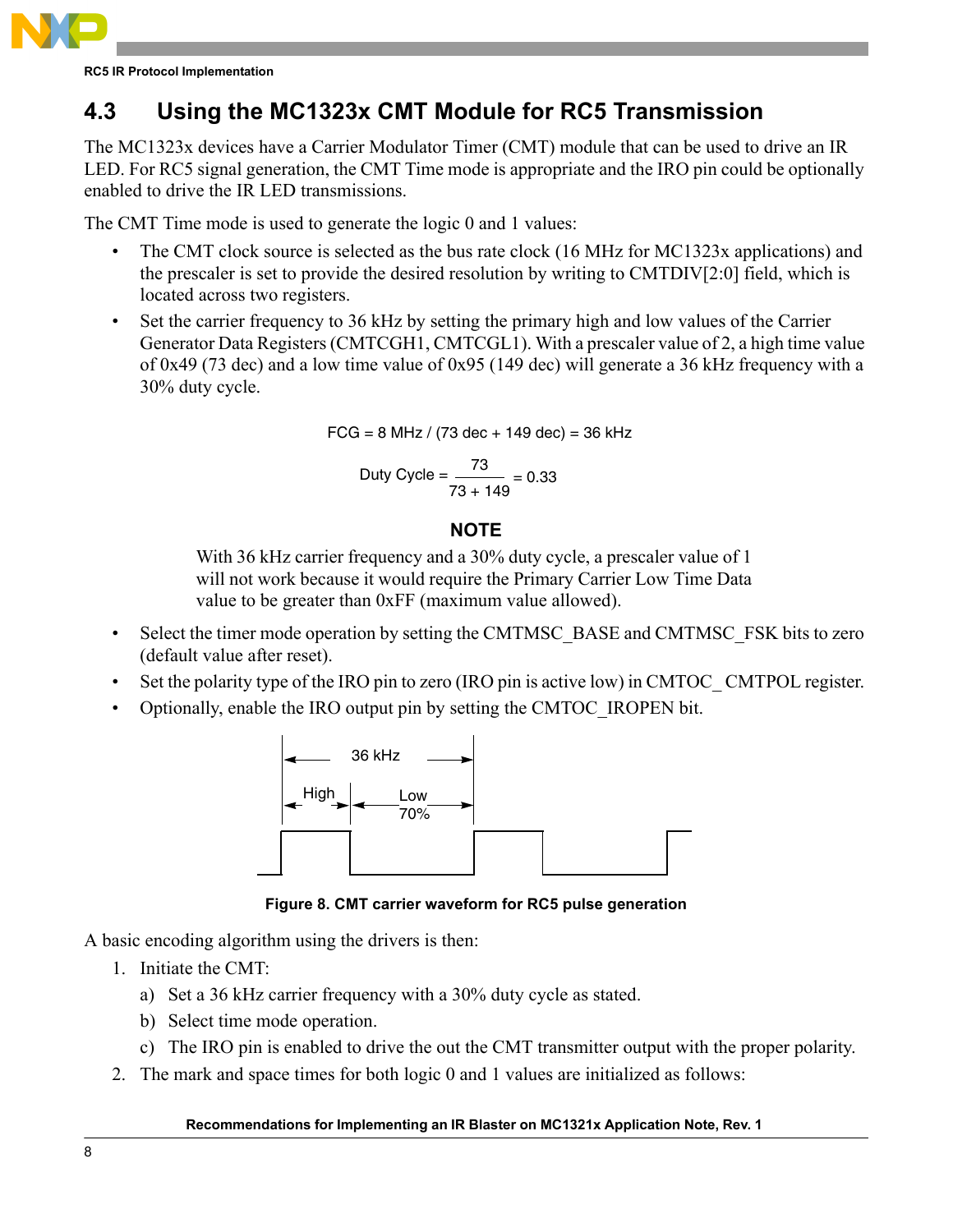

| <b>Bit value</b> |       | Time in $\mu$ s | Time in clock ticks<br>Prescaler = 2 |
|------------------|-------|-----------------|--------------------------------------|
| Logic 0          | Mark  | 889             | 888                                  |
|                  | Space | 889             | 889                                  |
| Logic 1          | Mark  | 889             | 888                                  |
|                  | Space | 0               | U                                    |

| Table 1. Mark and space times for logic 0 and 1 values |
|--------------------------------------------------------|
|--------------------------------------------------------|

Then write the CMTCMD1:CMTCMD2 registers with a value of 888 (dec) for both logic 0 and 1 values and CMTCMD3:CMTCMD4 registers with a value of 889 for logic 0 and a value of 0 for logic 1 (change the value when required).

Given the time mode operation of the CMT module, the mark duration cannot be 0 and thus the logic 1 could not be generated straight away. This is why the total time of the logic 1 seems to be 889 µs. Therefore, the extended space operation is needed to generate the first half bit of the logic 1 value in RC5.

#### **NOTE**

Please refer to the MC1323x Reference Manual — Chapter 16.5.5 Extended Space Operation, for further details about extended space functionality.

Setting the EXSPC bit in the CMTMSC register will force the modulator to treat the next modulation period (beginning with the next load of the counter and space period register) as a space period equal in length to the mark and space counts combined. This will result in a space value of 889  $\mu$ s (mark + space duration).

After the modulation period is over, the extended space bit is cleared and the normal operation with the logic 1 values (mark = 889  $\mu$ s and space = 0  $\mu$ s) could be executed to generate the proper waveform.

3. Enable the CMT module and the CMT interrupt by setting the MCGEN and EOCIE bits in the CMT Modulator Status and Control Register (CMTMSC) respectively. The interrupt will be set after a modulator cycle is completed. The application should use this interrupt to set the proper mark and space times when the next bit is to be sent.



**Figure 9. CMT mark and space times for RC5 logic values**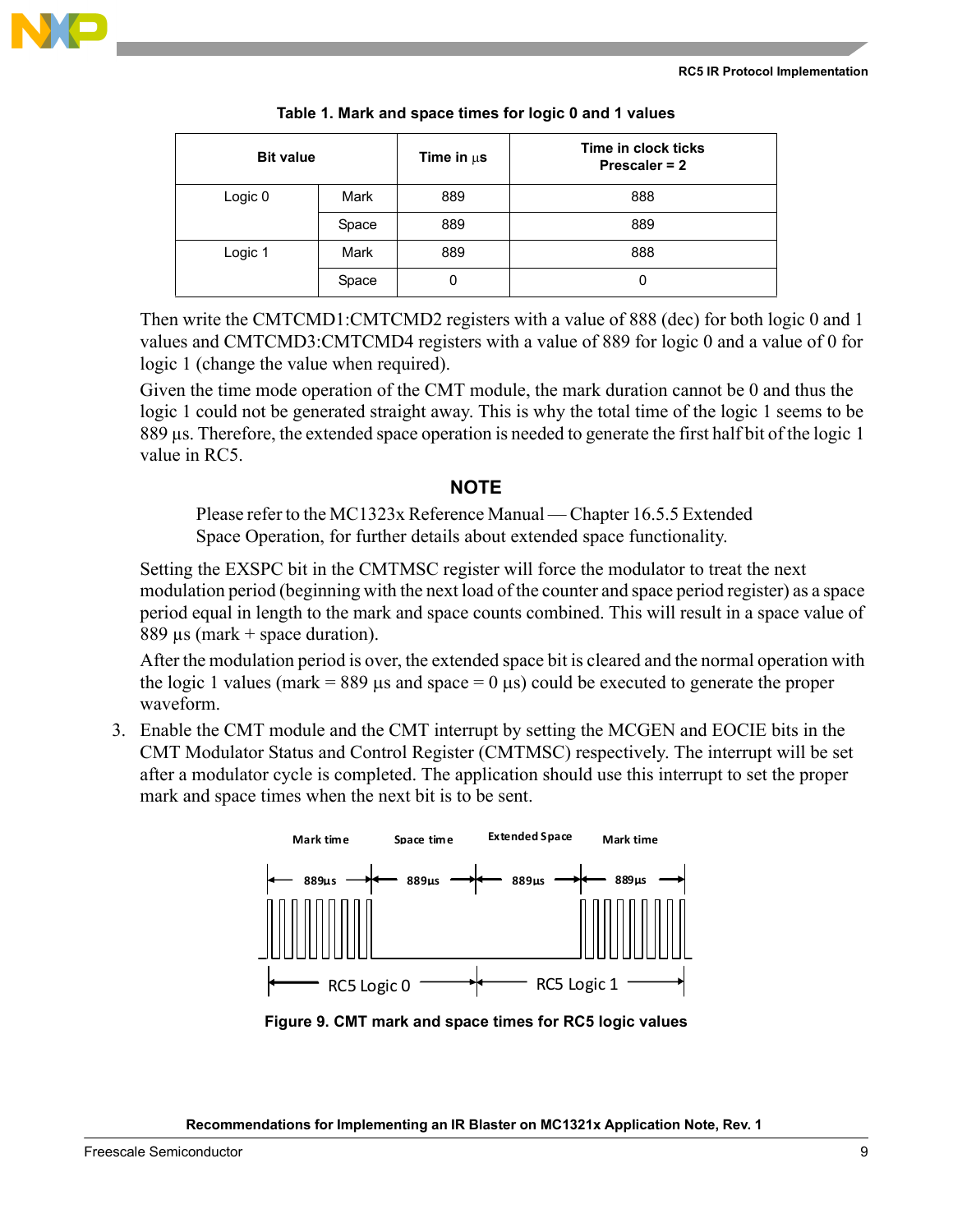### **NOTE**

To ease the user's development process, Freescale provides a CMT driver that can be used/modified to meet the applications requirements. Please refer to [Appendix A](#page-16-0) for a code example using this driver to implement the RC5 protocol.

## **5 NEC IR Protocol Implementation**

The NEC standard is based on pulse distance data encoding.

## **5.1 NEC Protocol Summary**

The IR signaling for the NEC format is based on bursts of 21 pulses where the pulse frequency is nominally 37.5 kHz, which equates to a 560 µs burst period (receiver ICs are commonly used with band pass filter (BPF) center frequencies from 36.0 to 38.0 kHz). The data are encoded as "pulse distance" coding (see [Figure 10](#page-9-1)) where:

- Data "0" is a standard 0.56 ms frequency burst followed by an equal time of no signal (total of 1.12 ms period)
- Data "1" is a standard 0.56 ms frequency burst followed by a 3x burst time of no signal (total of 2.24 ms period)



**Figure 10. NEC Pulse Distance Data Encoding**

<span id="page-9-1"></span>The 37 kHz carrier frequency burst typically does not have a 50% duty cycle; variation from 25% to 33% is common and lower duty cycle can save power at the sacrifice of range. Carrier frequency accuracy is suggested to be 37.5–38.0 kHz. See [Figure 11](#page-9-0).



**Figure 11. NEC Carrier Burst Timing**

<span id="page-9-0"></span>A key press starts a series of transmission events:

1. The NEC transmission starts with an initial Command packet ([Figure 13](#page-10-0) shows the entire packet structure), which consists of: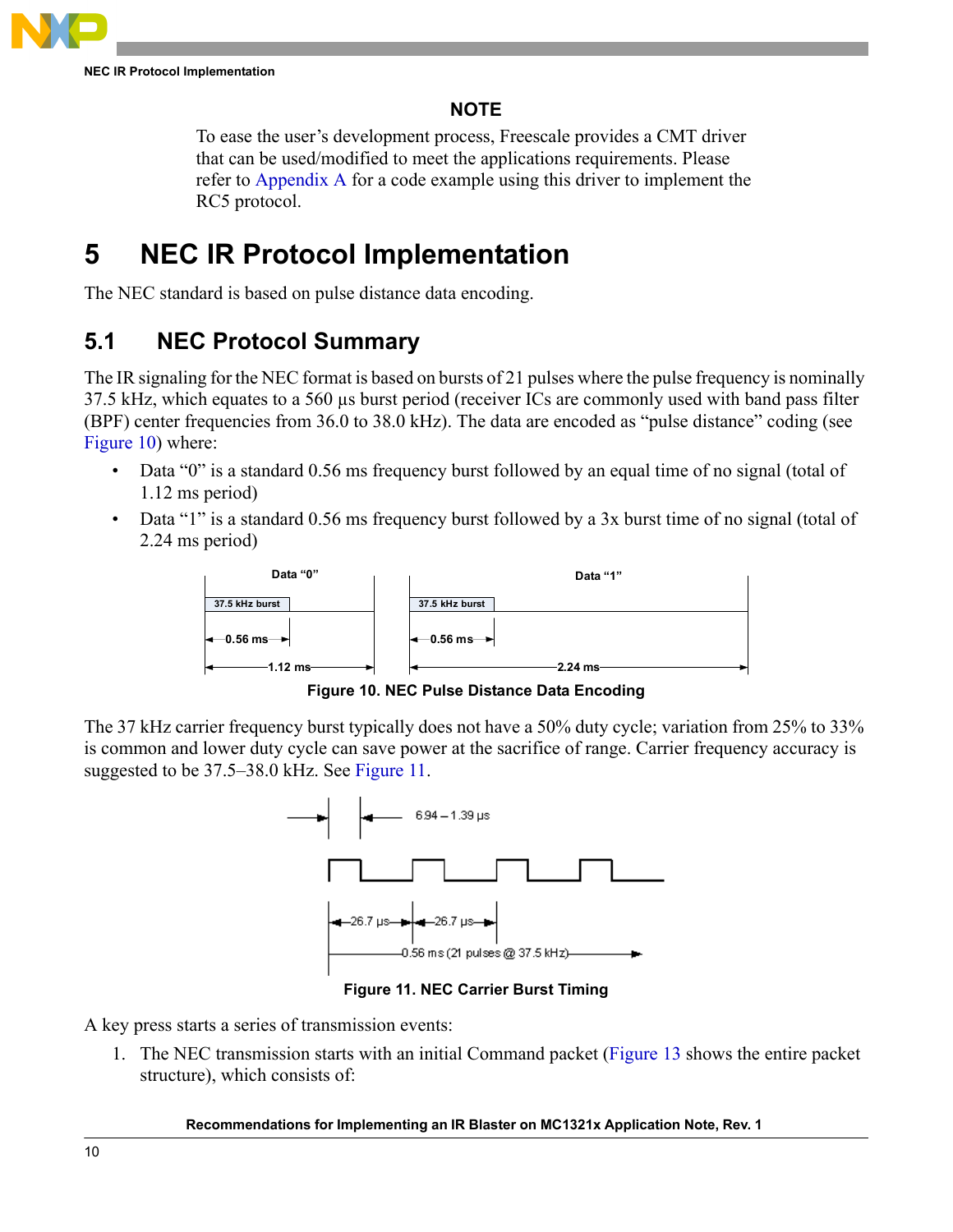



— Lead Code – provides the equivalent of a preamble that consists of a 9 ms frequency burst of the base 37.5 kHz carrier followed by a space of 4.5 ms. The frequency burst is used as a start condition and can be used for receiver AGC adjust if required. See [Figure 12](#page-10-1).

### **NOTE**

9 ms is approximately 336 pulses  $\omega$  37.5 MHz, which equates to 16 times the length of a standard data pulse. This is useful information when implementing the encoding algorithm.





**Figure 12. NEC Transmission Lead Code**

- <span id="page-10-1"></span>— Address Code – 16-bit address field consisting of first an 8-bit Low Address (sent LSB first) and second an 8-bit High Address (sent LSB first)
- Data Code 16-bit data field consisting of first an 8-bit Low Data (sent LSB first) and second an 8-bit High Data (sent LSB first)

### **NOTE**

Variants of the address and data formats include:

- Upper 8-bit address is the inversion of the lower 8-bit address
- Upper 8-bit data is the inversion of the lower 8-bit data
- Address is a unique full 16-bit code
- Data is a unique full 16-bit code

| Lead<br>Code | <b>Address</b> |  |           |  |  |  |                | -Data |  |                 |  |  |  |  |      |  |  |  |  |  |  |                                                                                                                                                     |                 |  |  |
|--------------|----------------|--|-----------|--|--|--|----------------|-------|--|-----------------|--|--|--|--|------|--|--|--|--|--|--|-----------------------------------------------------------------------------------------------------------------------------------------------------|-----------------|--|--|
|              |                |  |           |  |  |  | Lower Address- |       |  | -Upper Address- |  |  |  |  | Data |  |  |  |  |  |  |                                                                                                                                                     | -Inverted Data- |  |  |
|              | AO '           |  | <b>A1</b> |  |  |  |                |       |  |                 |  |  |  |  |      |  |  |  |  |  |  | A2   A3   A4   A5   A6   A7   A0   A1   A2   A3   A4   A5   A6   A7   D0   D1   D2   D3   D4   D5   D6   D7   D0   D1   D2   D3   D4   D5   D6   D7 |                 |  |  |
|              |                |  |           |  |  |  |                |       |  |                 |  |  |  |  |      |  |  |  |  |  |  |                                                                                                                                                     |                 |  |  |

### **Figure 13. NEC Transmission Frame**

- <span id="page-10-0"></span>2. As long as the key remains pressed, a Repeat transmission is resent every  $\sim$ 108 ms -
	- The initial command packet is NOT resent
	- The first Repeat transmission is sent 108 ms after the beginning of the Command packet
	- The Repeat transmission format consists of;
		- a 9 ms frequency burst (similar to the Lead Code)
		- followed by a space of 2.25 ms
		- followed by a standard 0.56 ms data frequency burst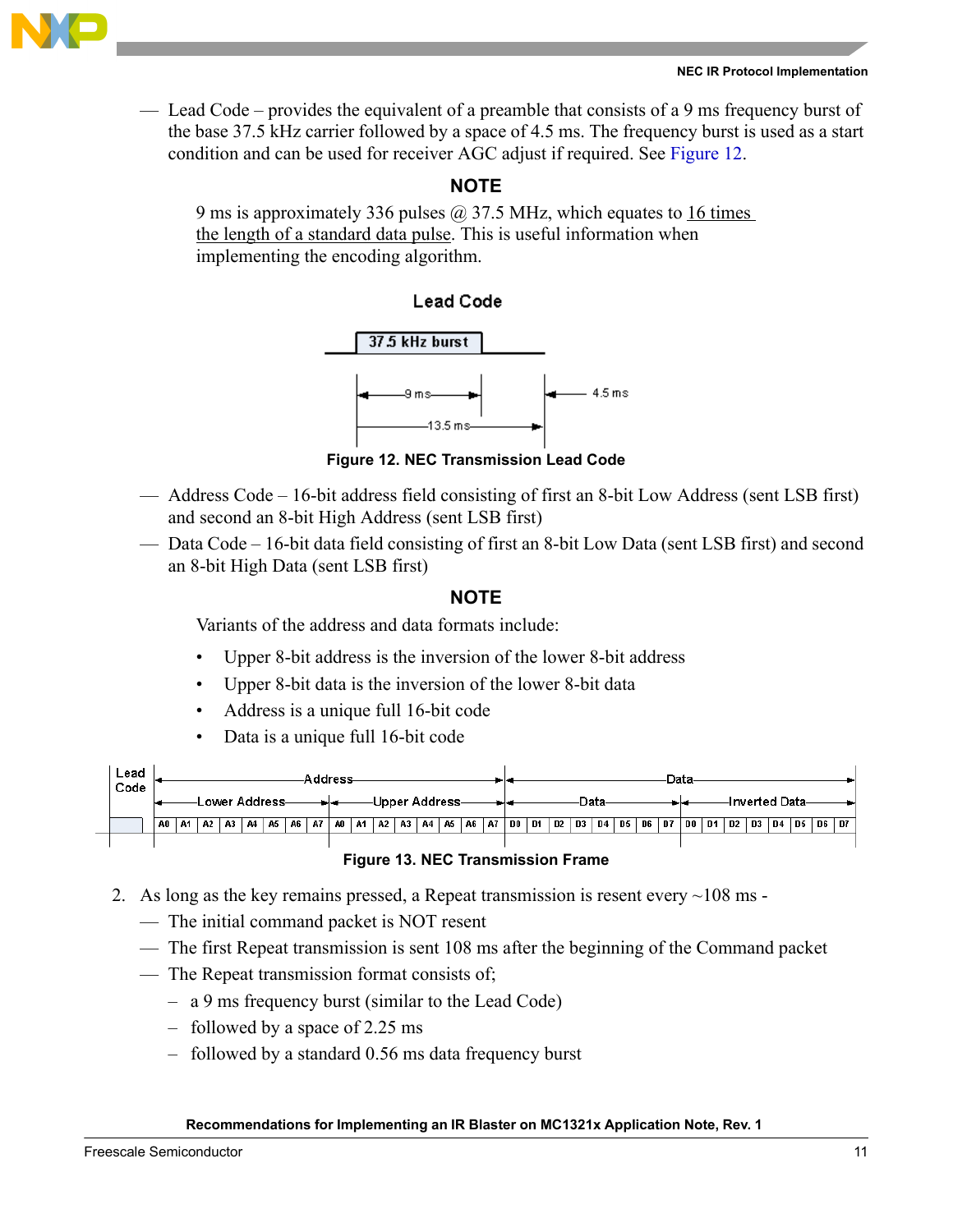

**NEC IR Protocol Implementation**



**Figure 14. NEC Repeat Transmission Format**

— Repeat transmissions continue at 108 ms intervals as long as the key remains pressed. See [Figure 15](#page-11-0).

<span id="page-11-0"></span>

#### **NOTE**

108 ms is 4032 pulses  $\omega$  37.5 MHz, which equates to 192 times the length of a standard data pulse. This is useful information when implementing the encoding algorithm.

### **5.2 Using the TPM Module for NEC Transmission.**

As stated in [Section 4.2, "Using the TPM Module for RC5 Transmission](#page-5-1), the Freescale 802.15.4 based communication stacks reserve use of the first module, i.e.,TPM1; therefore TPM2 can be used for NEC protocol generation.

For NEC signal generation, the TPM mode called edge-aligned PWM mode is appropriate and requires the counter block and one channel. The edge-aligned PWM signal is used to generate the basic NEC 26.7 µs pulse (see [Figure 11](#page-9-0)):

- The TPM2 clock source is selected as the bus rate clock (16 MHz for FSL 802.15.4 applications), and the Prescale Divisor is set to divide-by-1 – the resultant clock to the TPM2 counter is 16 MHz.
- The Timer Counter Modulo Registers (TPM2MODH:TPM2MODL) are programmed to a modulo value that sets the counter period to about  $26.7 \mu s - as$  an example, TPM2MODH:TPM2MODL $(15:0) = 0x01AA$  (426dec). This modulo divides the 16 MHz by 426 and the counter rolls-over to zero after reaching this count. This produces a nominal period of 26.7 µs and the overflow flag (TOF) can be used to count pulses.
- The Timer Channel Value Registers (TPM2CnVH:TPM2CnVL) set the pulse width "high" time (within the period) – with TPM2CnVH:TPM2CnVL  $(15:0) = 0x008E(142 \text{ dec})$  for a 33% duty cycle. This value can be varied as required for power consumption. The output compare flag (CHnF) can be used to detect the end of the pulse.
- The counter period and pulse width can both be trimmed if needed to give desired results for active high pulse width and the total pulse width.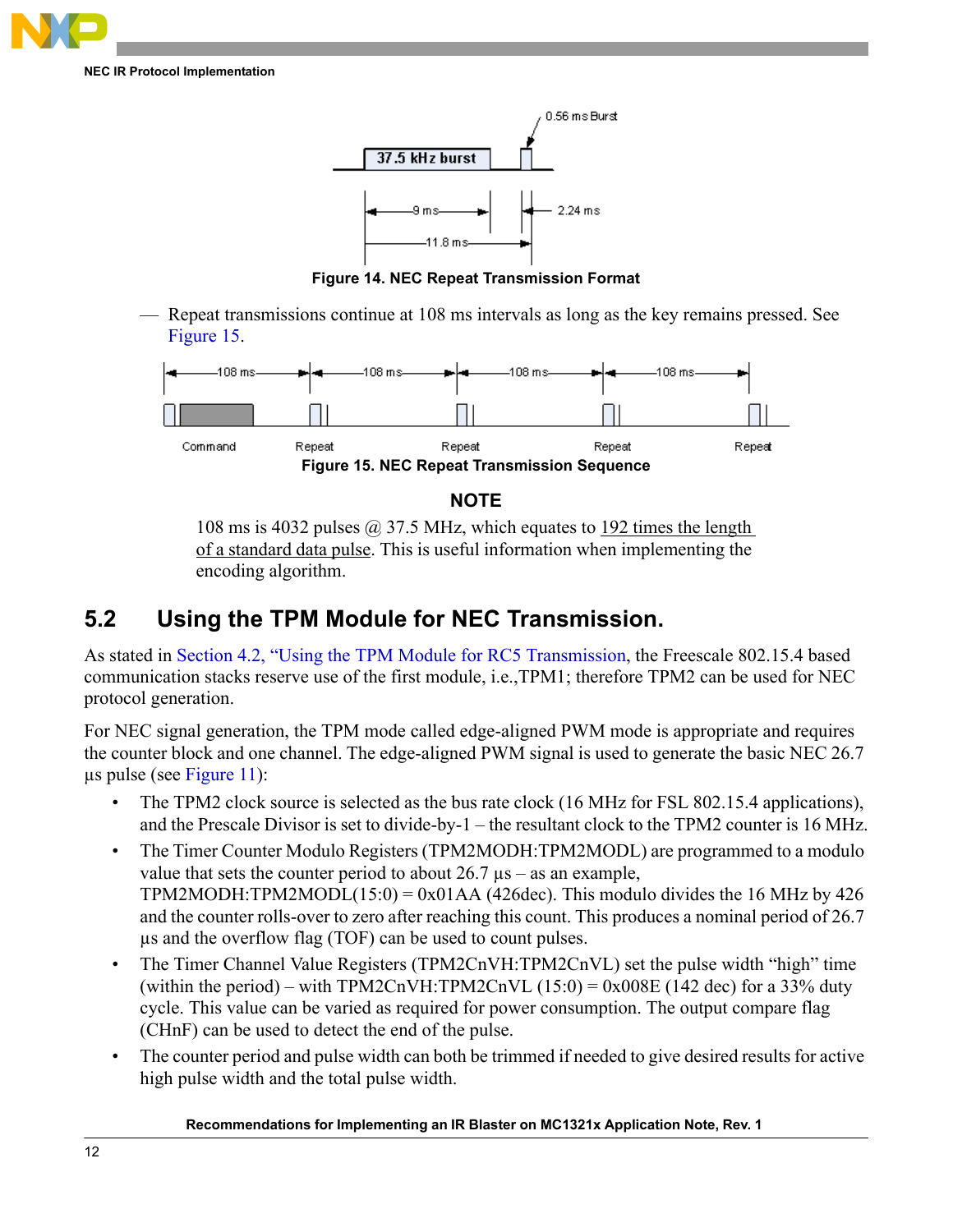#### **NEC IR Protocol Implementation**



[Figure 16](#page-12-0) relates the counter mode to the pulse stream.



**Figure 16. Edge-aligned PWM for NEC Pulse Generation**

<span id="page-12-0"></span>TPM2 is thus setup to provide the basic NEC pulse that, when repeated, produces the basic 37.5 kHz burst (21 cycles/burst). The general procedure starts the counter and counts cycles (using the overflow event) in groups of 21 (representing the standard burst time).

- The count of 21 cycles/burst is used a time base or "time tick" to establish all other protocol timing (reference the previous notes)
	- A Data "0" period equates to 2 burst periods
	- A Data "1" period equates to 4 burst periods
	- The Lead Code burst period is 16 burst periods
	- The Repeat transmission period is 192 burst periods
- The timer channel count is used to enable an IO output drive for group(s) of 21 cycles as required by the different burst widths used in the protocol.

A basic algorithm is then:

- 1. Initiate TPM2
	- Initiate edge-aligned PWM as stated.
	- The overflow flag is enabled to generate an interrupt request which is used to count pulses.
	- **Conditionally** The TPM2 channel is setup to drive its associated GPIO pin as an output such that the output is active high during the pulse-width high time (driving the external circuit). This function is enabled/disabled based on the different required burst widths.
- 2. The counter is started and continues to run for an entire transmission sequence.
- 3. The main software function constructs the NEC frame bit pattern and starts the counter. A soft counter loop is used to count 21 overflow events (this is driven by the overflow interrupt) to establish each burst time boundary.

### **NOTE**

The Freescale MAC-based stacks on the HCS08 require that interrupt service routines be short. Within a period of 64 $\mu$ s, the application may disable the MC1319x/MC1320x/MC1321x interrupts for a maximum duration of 10µs, when running at 16 MHz bus clock. As a result, Freescale recommends that the overflow interrupt handler increment only the software loop count and no other function within the handler.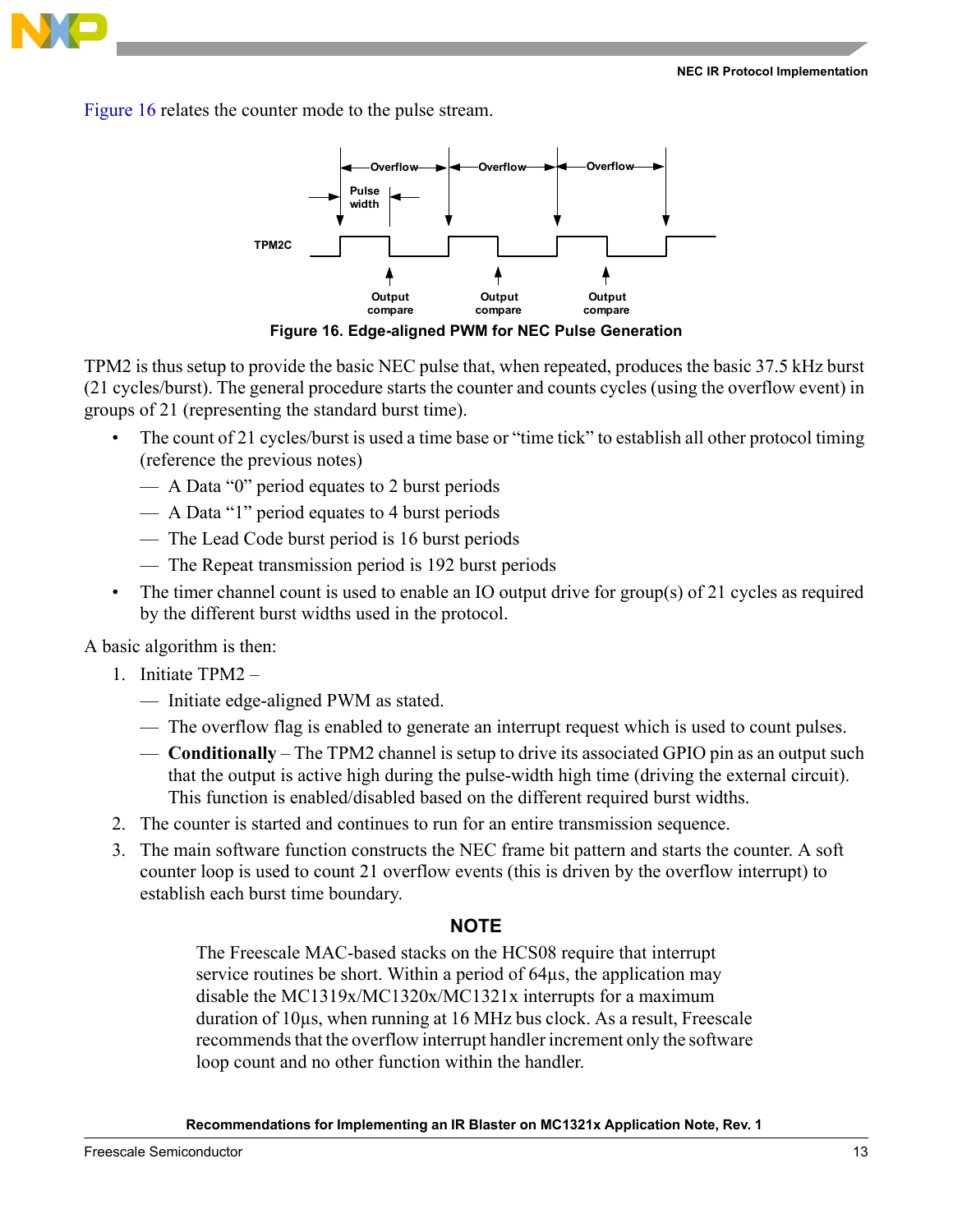

#### **NEC IR Protocol Implementation**

- 4. The main software function enables the counter IO pin as required for the initial Command format
	- Generate the Lead Code enable the IO for the initial 9 ms burst and then disable for the 4.5 ms space
	- Transmit data pattern as required
		- For a Data "0" enable the IO for a single burst and disable for a burst period
		- For a Data "1" enable the IO for a single burst and disable for 3 burst periods
- 5. The main software function must also maintain a running count of the cumulative burst periods to generate the 108 ms periods between required Repeat transmissions.
	- After 192 burst periods send the Repeat transmission pattern. Again, use burst periods to establish timing
	- Continue Repeat transmissions as long as key remains pressed.

### **5.3 Using the MC1323x CMT module for NEC Transmission**

As stated in [Section 4.3, "Using the MC1323x CMT Module for RC5 Transmission](#page-7-0)," the MC1323x devices have a Carrier Modulator Timer (CMT) module that can be used to drive an IR LED. For NEC signal generation, the CMT Time mode is appropriate and the IRO pin could be optionally enabled to drive the IR LED transmissions.

The CMT Time mode is used to generate the logic 0 and 1 values:

- The CMT clock source is selected as the bus rate clock (16 MHz for MC1323x applications) and the prescaler is set to provide the desired resolution by writing to CMTDIV[2:0] field, which is located across two registers.
- Set the carrier frequency to 38 kHz by setting the primary high and low values of the Carrier Generator Data Registers (CMTCGH1, CMTCGL1). With a prescaler value of 2, a high time value of 0x45 (69 dec) and a low time value of 0x8D (141 dec) will generate a 38 kHz frequency with a 30% duty cycle.

 $FGG = 8 MHz / (69 dec + 141 dec) = 38 kHz$ 

$$
Duty Cycle = \frac{69}{69 + 141} = 0.33
$$

### **NOTE**

With 38 kHz carrier frequency and a 30% duty cycle, a prescaler value of 1 will not work because it would require the Primary Carrier Low Time Data value to be greater than 0xFF (which is the maximum value allowed).

- Select the timer mode operation by setting the CMTMSC\_BASE and CMTMSC\_FSK bits to zero (default value after reset).
- Set the polarity type of the IRO pin to zero (IRO pin is active low) in CMTOC CMTPOL register.
- Optionally, enable the IRO output pin by setting the CMTOC\_IROPEN bit.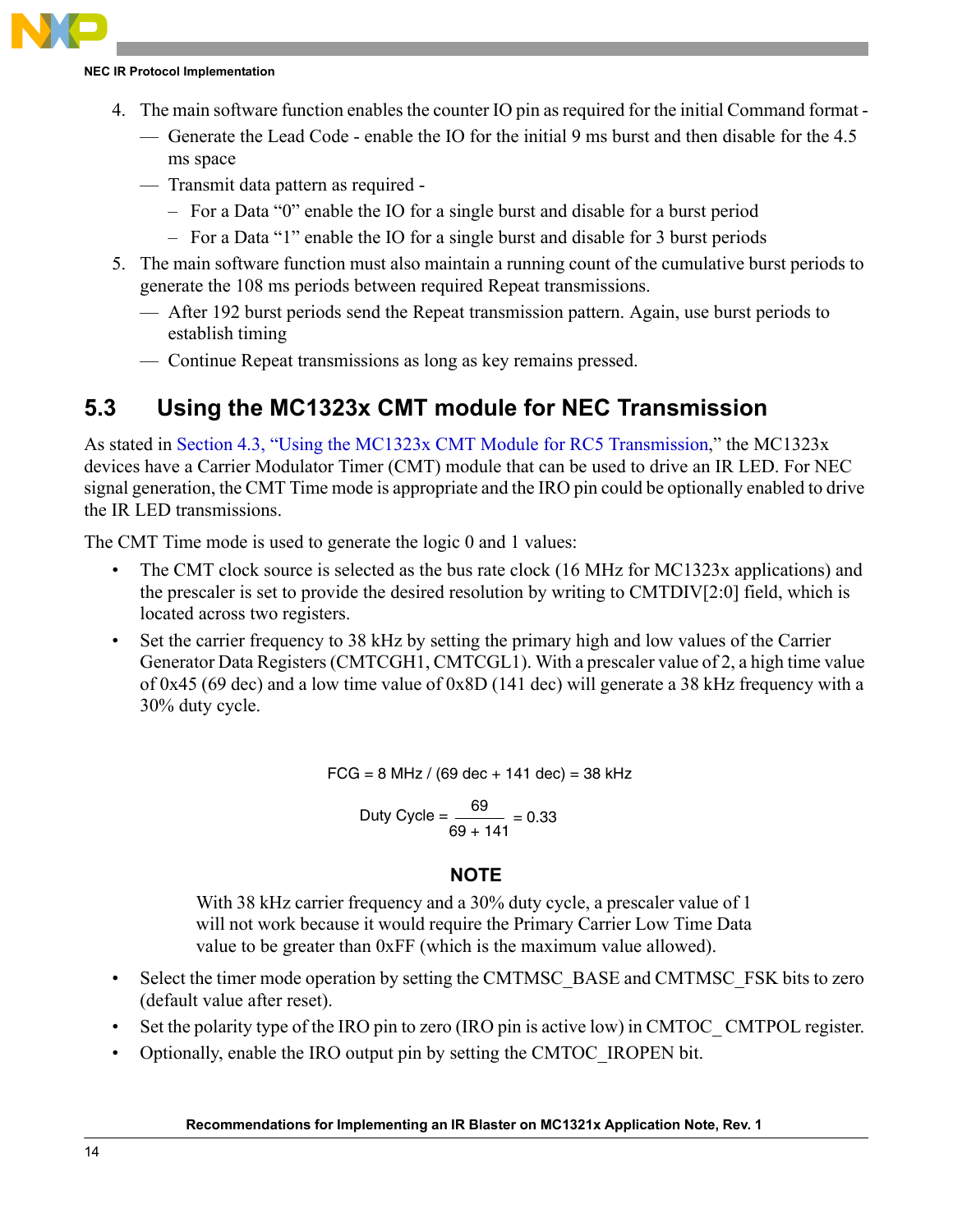



**Figure 17. CMT carrier waveform for NEC pulse generation**

A basic encoding algorithm using the drivers is then:

- 1. Initiate the CMT
	- a) Set a 38 kHz carrier frequency with a 30% duty cycle as stated.
	- b) Select time mode operation.
	- c) The IRO pin is enabled to drive the out the CMT transmitter output with the proper polarity.
- <span id="page-14-0"></span>2. The mark and space times for both logic 0 and 1 values are initialized as follows:

| <b>Bit value</b> |       | Time in $\mu$ s | Time in clock ticks<br>Prescaler = 2 |  |  |  |  |  |
|------------------|-------|-----------------|--------------------------------------|--|--|--|--|--|
| Logic 0          | Mark  | 560             | 559                                  |  |  |  |  |  |
|                  | Space | 560             | 560                                  |  |  |  |  |  |
| Logic 1          | Mark  | 560             | 559                                  |  |  |  |  |  |
|                  | Space | 1680            | 1680                                 |  |  |  |  |  |

**Table 2. Mark and Space times for logic 0 and 1 values**

Then write the CMTCMD1:CMTCMD2 registers with a value of 559 (dec) for both logic 0 and 1 values and CMTCMD3:CMTCMD4 registers with a value of 560 for logic 0 and a value of 1680 for logic 1 (change the value when required). If the NEC lead code is to be sent first, the mark and space times vary from the ones stated in [Table 2.](#page-14-0) In this case, the mark and space times should be 9 ms and 4.5 ms, respectively.

3. Enable the CMT module and the CMT interrupt by setting the MCGEN and EOCIE bits in the CMT Modulator Status and Control Register (CMTMSC) respectively. The interrupt will be set after a modulator cycle is completed. The application should use this interrupt to set the proper mark and space times when the next bit is to be sent.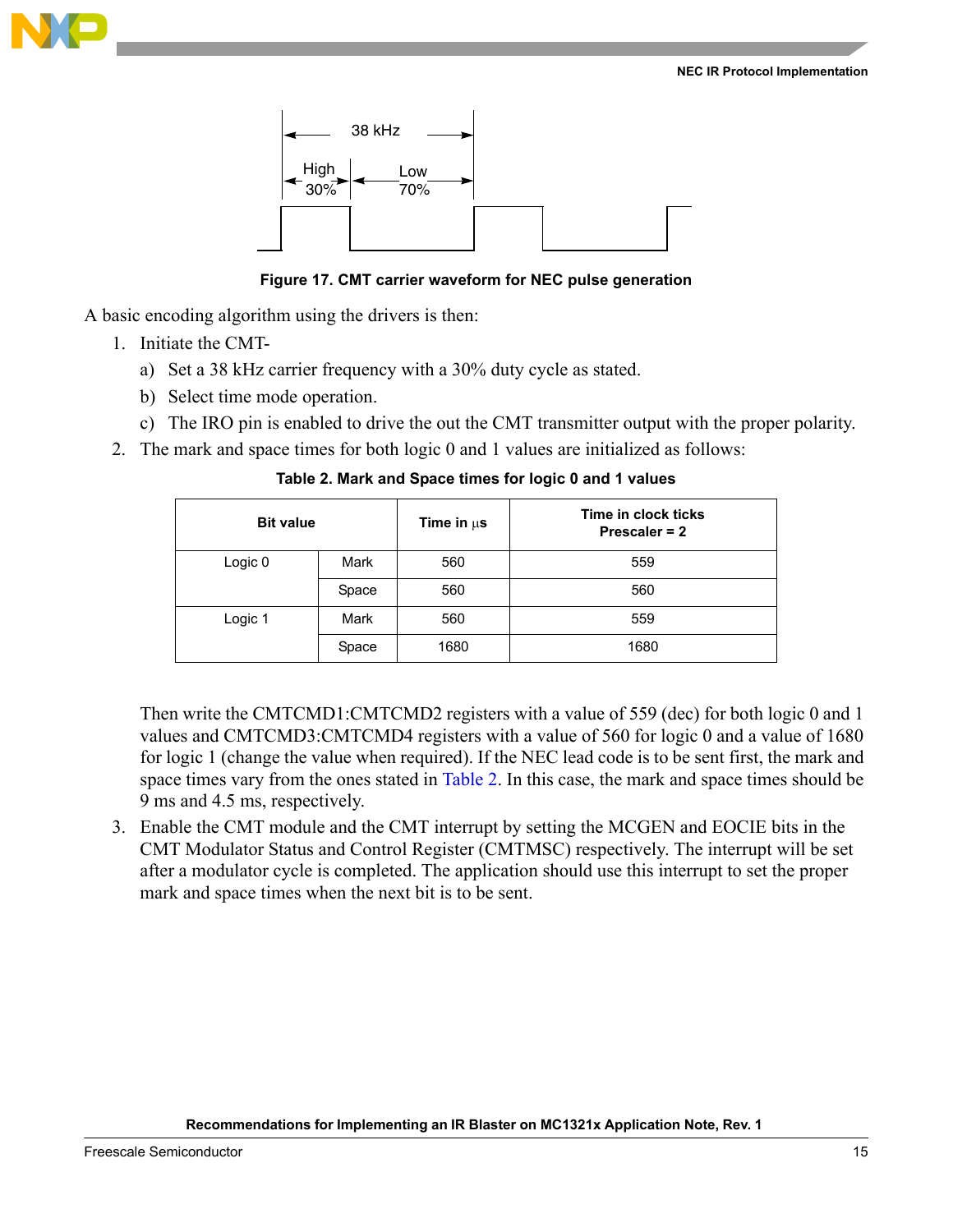



**Figure 18. CMT mark and space times for NEC logic values**

#### **NOTE**

To ease the user's development process, Freescale provides a CMT driver that can be used/modified to meet the applications requirements. Please refer to [Appendix A](#page-16-0) for a code example using this driver to implement the NEC protocol.

## **6 Summary**

This application note provides specific recommendations for implementing a remote control IR blaster function on HCS08-based MCUs using the TPM timer module and the MC13233 CMT module. The RC5 and NEC IR codes have been examined as typical examples. Key factors to consider:

- The Freescale IEEE 802.15.4 MAC and MAC-based stacks use a standard 16 MHz bus clock on the MCU platforms. The should be the basis of all timing considerations.
- The first or primary TPM function is reserved for use by the stack application.
- Typically, the TPM is used in edge-aligned PWM mode to generate the required modulation signal bursts.
- Be aware of limiting interrupt handler runtime to approximately 10  $\mu$ s or less when the MAC is active.
- Use the provided examples as guidelines for other protocols.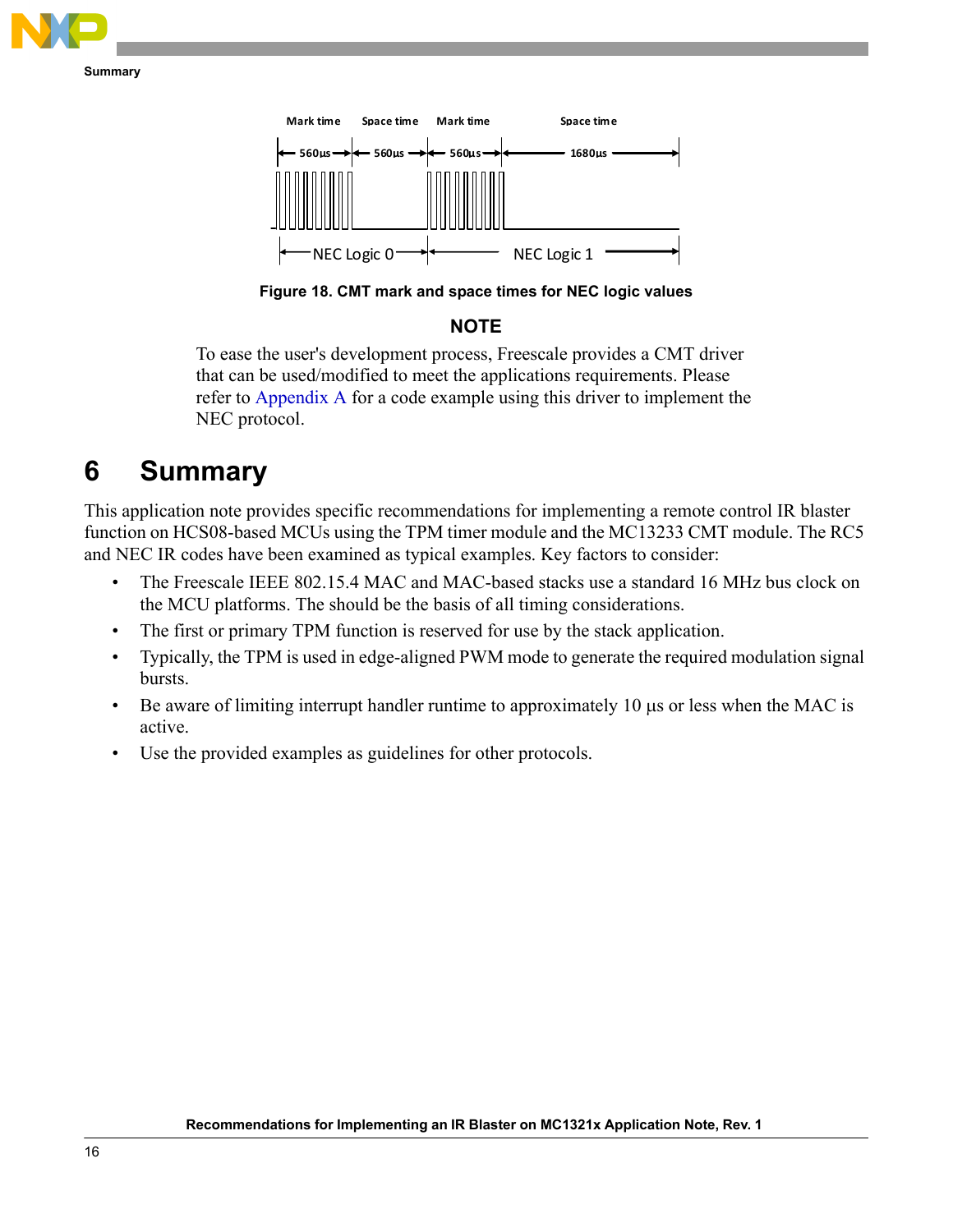

## <span id="page-16-0"></span>**Appendix A**

To ease the user's development process, Freescale provides a CMT driver that can be used/modified to meet the applications requirements. The corresponding files are located in the PLM Interface (Cmt Interface.h) and source (CMT.C and CMT.h) folders. To use them in your application, include the Cmt\_Interface.h header file.

### **A.1 Implementing the RC5 transmission using the MC1323x CMT drivers**

First of all, the clock frequency should be set to 36 kHz with a duty cycle of 30%. This is done in Cmt Interface.h file by defining the following values:

```
#define gCmtDefaultCarrierFrequency c gCmtCarrierFrequency36kHz c
#define gCmtDefaultCarrierDutyCycle c gCmtCarrierDutyCycle33 c
```
Then, the mark and space times are set as stated in [Table 2](#page-14-0). Mark and space times for logic 0 and 1 values among other configurations:

```
/* Logic 0 */#define gCmtDefaultLog0MarkInMicros_c 889
#define gCmtDefaultLog0SpaceInMicros_c 889
/* Logic 1 */#define gCmtDefaultLog1MarkInMicros_c 889
#define gCmtDefaultLog1SpaceInMicros_c 0
/* Default bits shifting: LSB first */
#define gCmtLsbFirstDefault_c FALSE
/* Default mode of operation: Time */
#define qCmtTimeOperModeDefault c TRUE
/* Define the IRO output pin polarity */
#define gCmtOutputPolarityDefault c FALSE
```
After these values have been set, it is necessary to call CMT Initialize() function in your main application. This will initialize the module with the previous values so it will be ready to transmit any data by calling CMT\_TxBits() function .

Nevertheless, some modifications are necessary to implement the RC5 protocol properly. As stated in [Section 4.3, "Using the MC1323x CMT Module for RC5 Transmission,](#page-7-0)" the extended space operation is needed to generate the logic 1 signal. Because the CMT driver does not consider using this feature, the CMT\_TxBits()and CMT\_InterruptHandler()functions must be modified.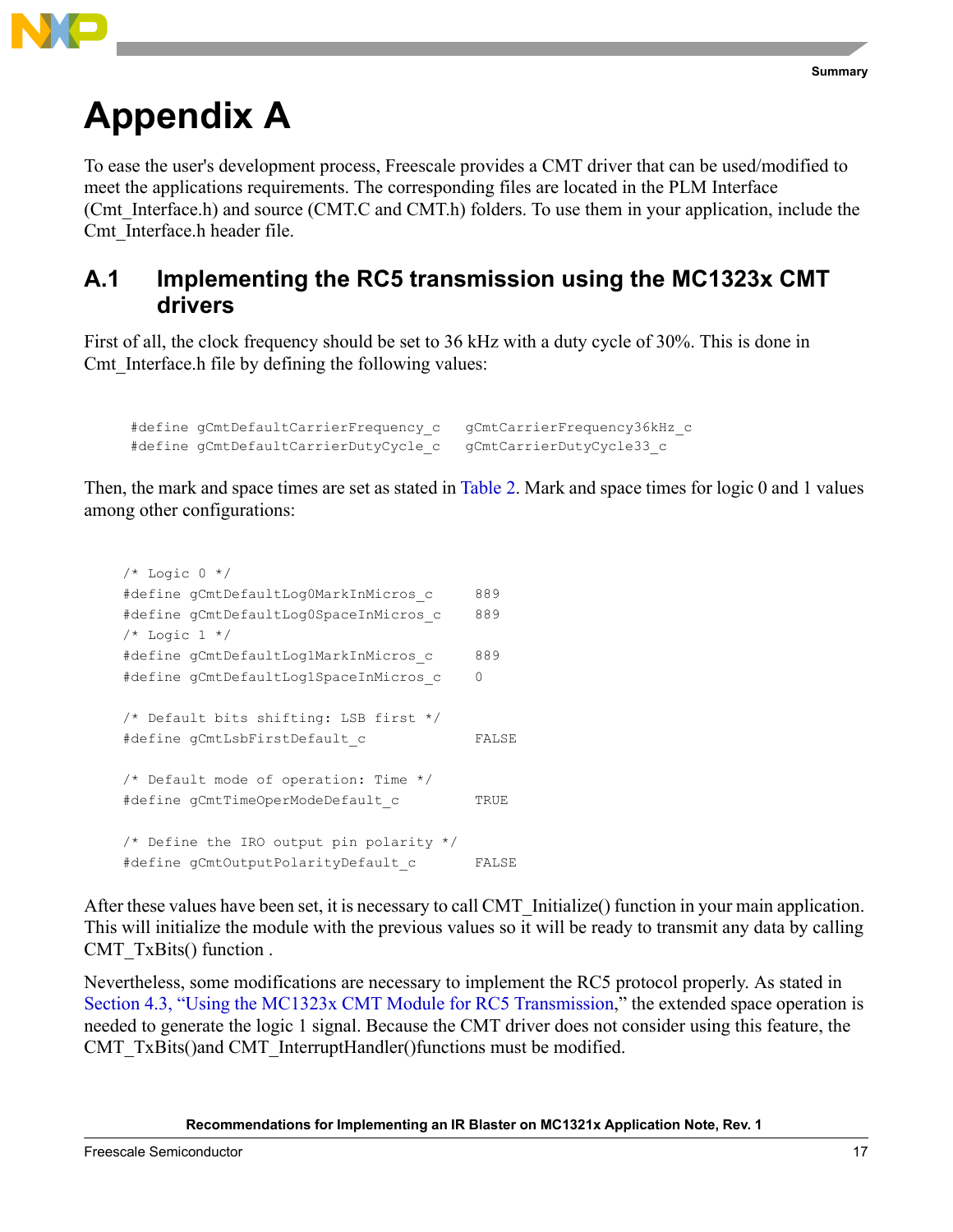

**Summary**

In CMT TxBits(), the extended space should be enabled in the case the first bit is a logic 1. This is done by setting the CMTMSC\_EXSPC bit in the code section where the logic 1's mark and space values are set.

Due to the mark and space times configured for the logic 1 (889 µs and 0 µs respectively), a modulation cycle with the extended space operation enabled will generate only the first half of the bit (889 µs of space time) and the mark space still needs to be sent (889 µs). Therefore a sort of flag should also be set to indicate the application that the logic 1 bit is to be sent.

```
… 
…
else
{
  /* Bit value: Logic 1 */ 
 mCMT_Modulation_MarkRegs = mCmt_Log1MarkWidth;
 mCMT Modulation SpaceRegs = mCmt Log1SpaceWidth;
 CMTMSC EXSPC = 1; //Enables extended space operation
  repeat=1; //The logic 1 bit is to be sent
}
…
…
```
A similar modification is needed in the CMT\_InterruptHandler() function. The number of bits left to be transmitted should not be decreased if the logic 1's mark time has not been sent (repeat flag is 1) to complete the logic 1 transmission. The complete modified function is as follows: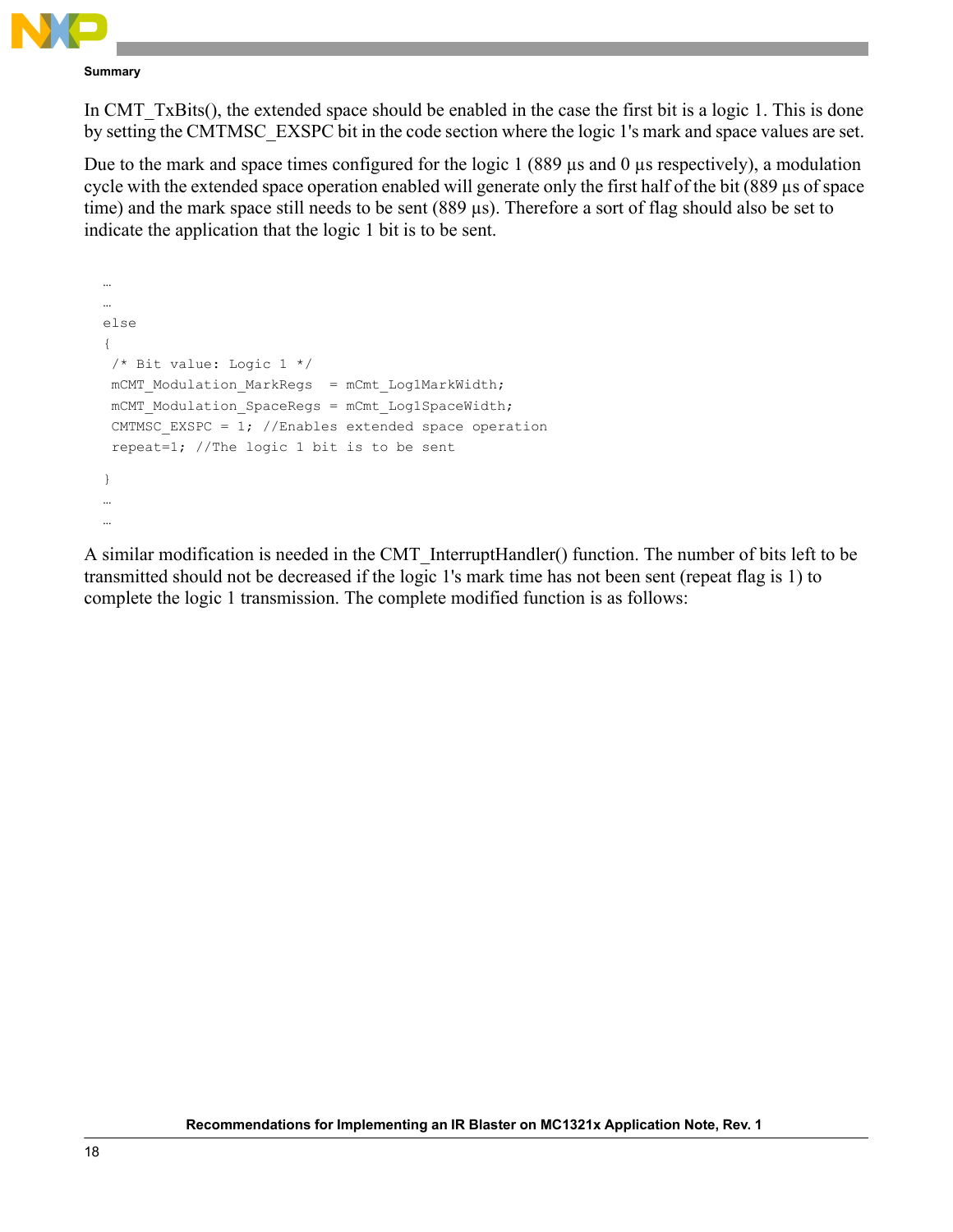#### **Summary**

```
INTERRUPT_KEYWORD void CMT_InterruptHandler(void)
 {
 #if(gCmtSupported_d == 1) 
  volatile uint8 t dummyRead;
    /* Clear the EOCF bit by reading the CMTMSC and accessing the CMTCMD2 register */
    dummyRead = CMTMSC;
    /* Disable the extended space operation */
    CMTMSC_EXSPC = 0; 
    /* Touch the CMTCMD2 register */
    dummyRead = CMTCMD2;

 if(repeat)mCmt_BitsLeft++;
   /* Check the number of bits left for Tx */ if((--mCmt_BitsLeft) != 0)
    {
      /* There still available bits for transmission */
      /* Depending on the bits shifting, different bit is loaded to be send */
           if(!repeat)
            {
                 if(TRUE == mCmt_LsbFirst)
                 {
                    /* LSB first */
                    /* Shift the data byte by one bit to the right */
                   mCmt DataByte >>= 1;
                    /* Get the current bit value */
                   mCmt CurrentBit = (mCmt DataByte & 0x01);
                 }
                 else
                 {
                    /* MSB first */
                    /* Shift the data byte by one bit to the left */ 
                    mCmt_DataByte <<= 1;
                    /* Get the current bit value */ 
           mCmt_CurrentBit = (mCmt_DataByte & 0x80); }
```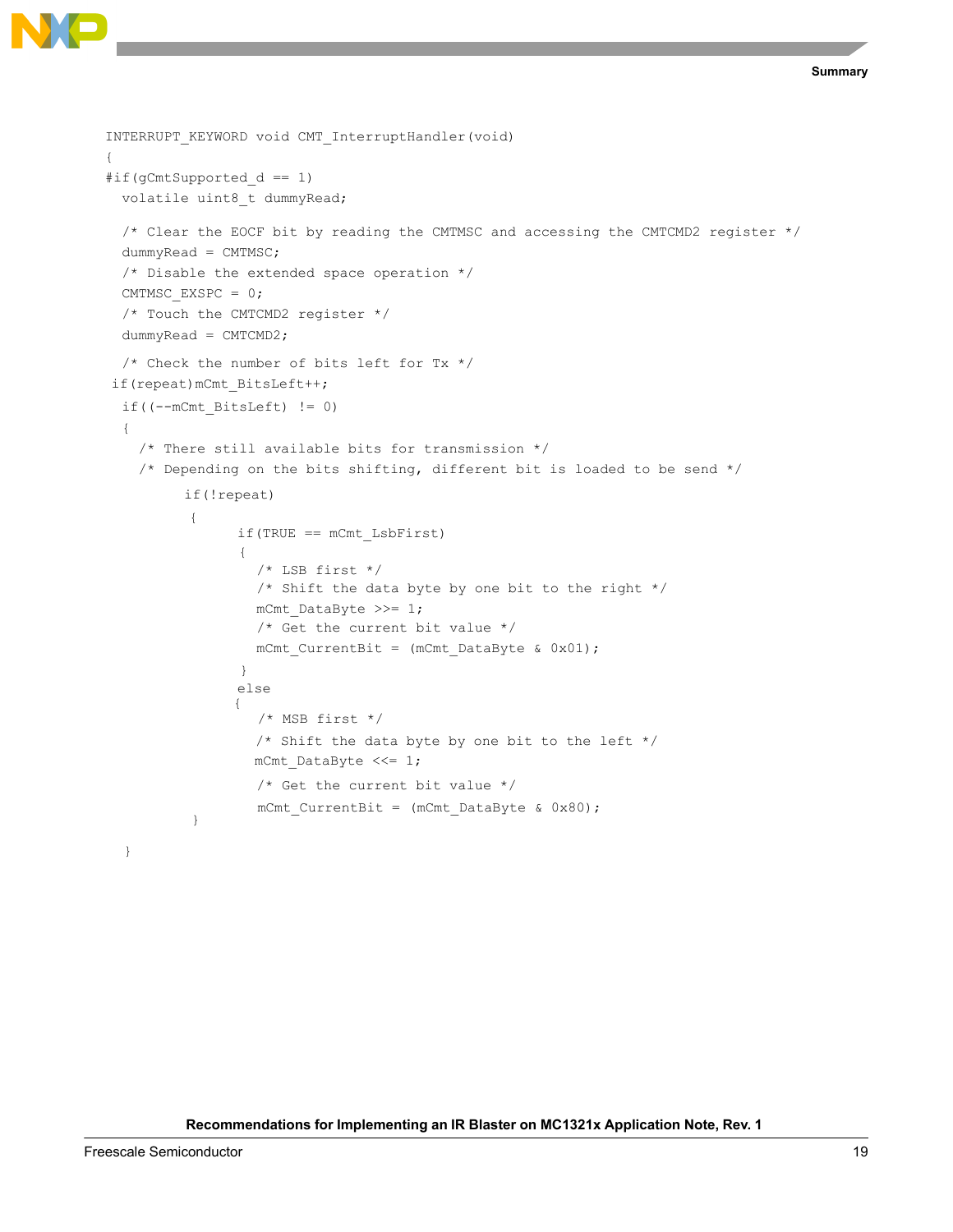

```
else{
            if(TRUE == mCmt_LsbFirst) mCmt_CurrentBit = (mCmt_LbAtaByte & 0x01);
            else mCmt CurrentBit = (mCmt DataByte & 0x80); }
  /* Determine the current bit value; depending on the logical bit value different mark/space g
  /* is reloaded into modulation mark/space registers */
  if(!mCmt_CurrentBit) 
  {
\left\{ \begin{array}{c} \end{array} \right. /* Bit value: Logic 0 */
  mCMT_Modulation_MarkRegs = mCmt_Log0MarkWidth;
  mCMT Modulation SpaceRegs = mCmt Log0SpaceWidth;
  }
  else
     if(repeat==0)
      {
                 /* Bit value: Logic 1 */ 
               mCMT_Modulation_MarkRegs = mCmt_Log1MarkWidth;
               mCMT Modulation SpaceRegs = mCmt Log1SpaceWidth;
                 CMTMSC_EXSPC = 1; 
                 repeat=1; 
      }
       else {
               repeat=0;
               mCMT_Modulation_MarkRegs = mCmt_Log1MarkWidth;
            mCMT Modulation SpaceRegs = mCmt Log1SpaceWidth;
               CMTMSC_EXSPC = 0;

 /* Disable the module and the CMT interrupt */
         }
  else
   \frac{1}{x} The number of bits to be sent has been finished */
   CMTMSC &= \sim (mCMT_CMTMSC_MCGEN_c | mCMT_CMTMSC_EOCIE_c);
    /* Deasserts the Tx active flag */
    mCmt TxActiveFlag = FALSE;

 if(pfCmtTxCallBack)
     /* Call the function callback; if it is a valid pointer to it */ 
      {
       pfCmtTxCallBack();
       }
  }
     }
     }
#endif
 }
```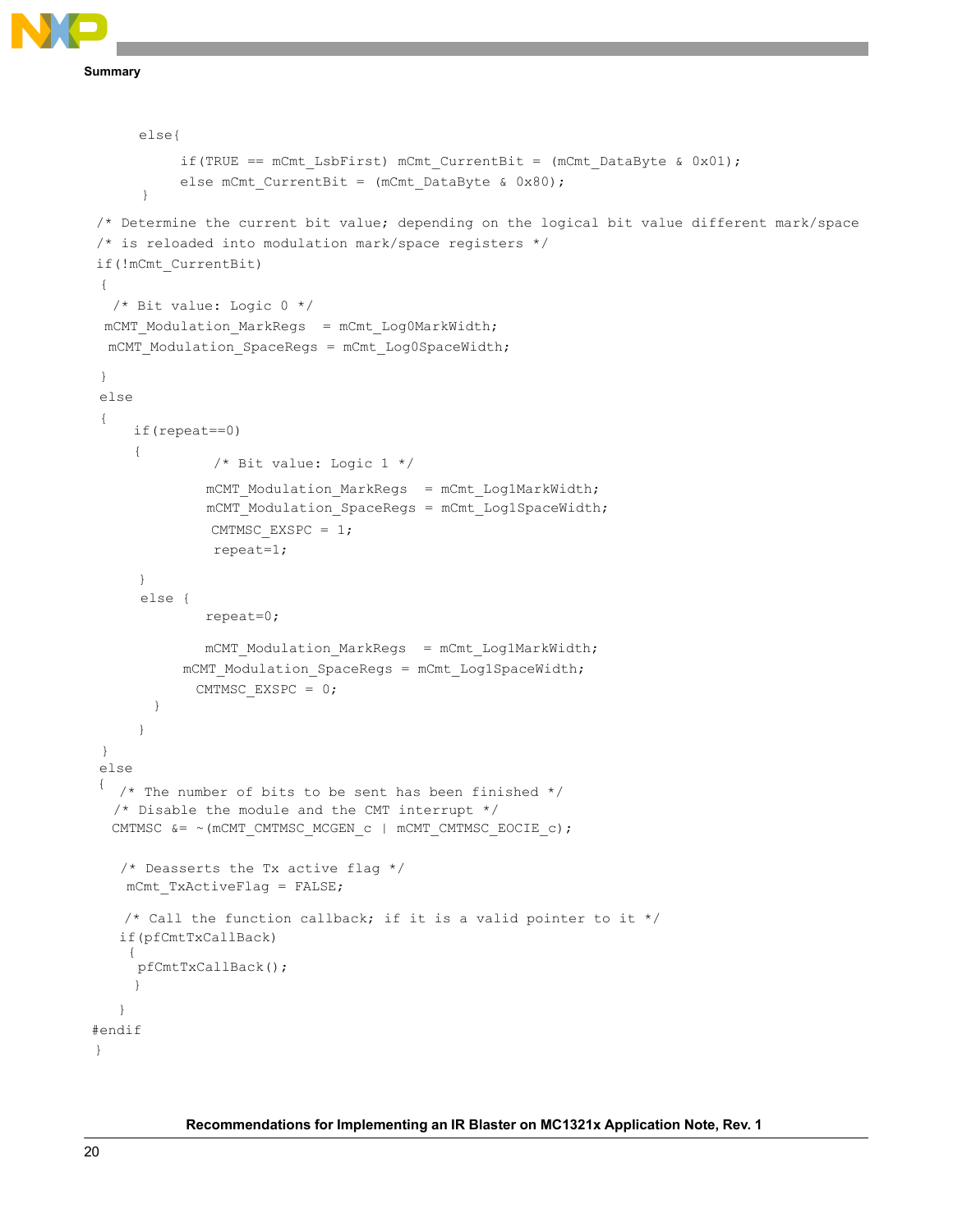Finally, the RC5 transmission would consist of sending the start and toggle bits, the 5-bit address, and the 6-bit command:

```
toggle^= 0x01;
CMT Status=CMT TxBits(0x06 | toggle,3); //start + toggle
while(CMT IsTxActive());
CMT Status=CMT TxBits(u8Address, 5); // 5-bit address
while(CMT_IsTxActive());
CMT Status=CMT TxBits(u8Command, 6); // 6-bit Command
while(CMT_IsTxActive());
```
### **A.2 Implementing the NEC transmission using the MC1323x CMT drivers**

First of all, the clock frequency should be set to 38 kHz with a duty cycle of 30%. This is done in Cmt Interface.h file by defining the following values:

```
#define gCmtDefaultCarrierFrequency c gCmtCarrierFrequency38kHz c
#define gCmtDefaultCarrierDutyCycle c gCmtCarrierDutyCycle33 c
```
Then, the mark and space times are set as stated in [Table 2](#page-14-0). Mark and space times for logic 0 and 1 values among other configurations:

```
/* Logic 0 */#define gCmtDefaultLog0MarkInMicros_c 560
#define gCmtDefaultLog0SpaceInMicros_c 560
/* Logic 1 */#define gCmtDefaultLog1MarkInMicros_c 560
#define gCmtDefaultLog1SpaceInMicros_c 1690
/* Default bits shifting: LSB first */
#define gCmtLsbFirstDefault_c TRUE
/* Default mode of operation: Time */
#define gCmtTimeOperModeDefault_c TRUE
/* Define the IRO output pin polarity */
#define gCmtOutputPolarityDefault c FALSE
```
After these values have been set, it is necessary to call CMT\_Initialize() function in your main application. This will initialize the module with the previous values so it will be ready to transmit any data by calling CMT TxBits() function .